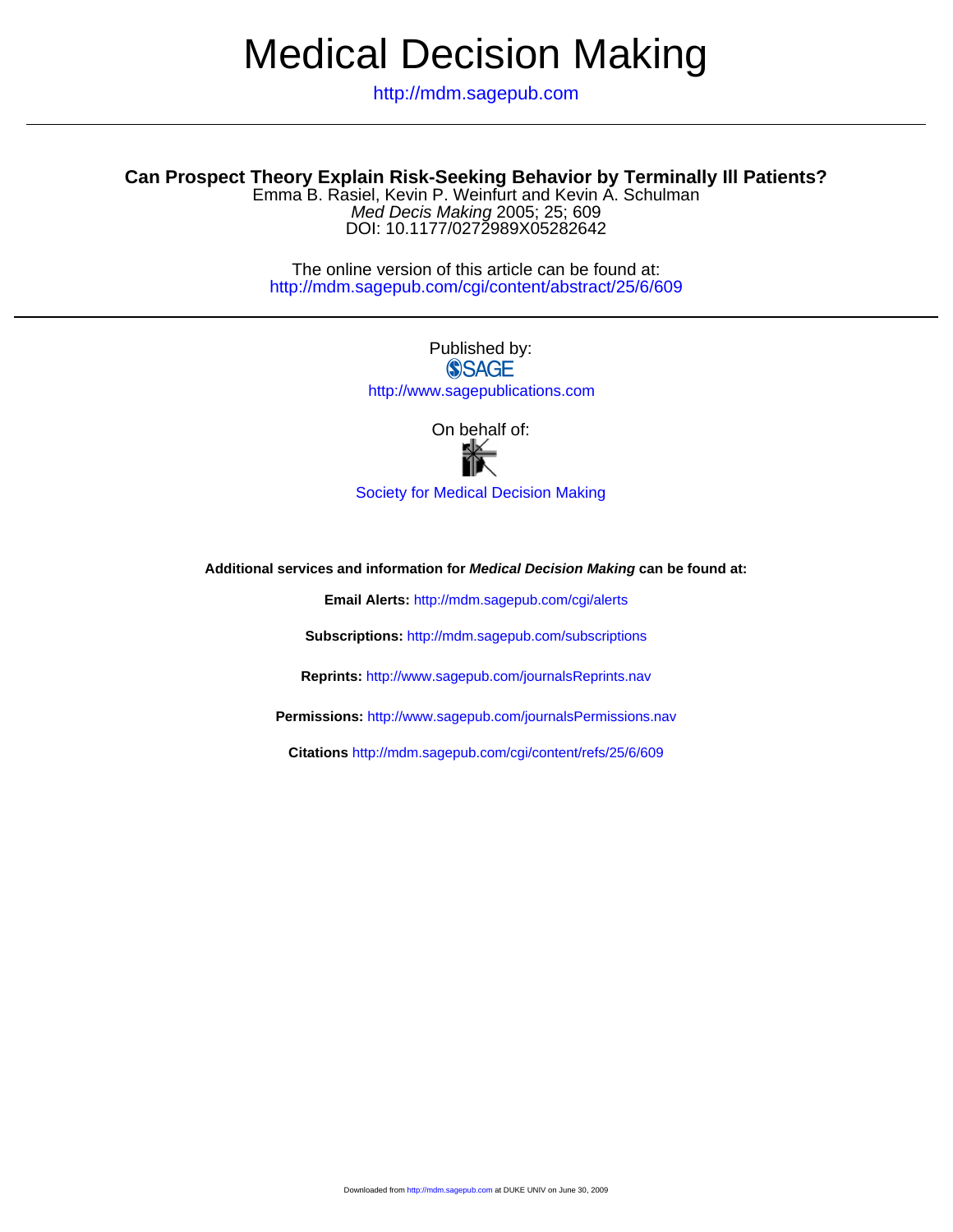## **Can Prospect Theory Explain Risk-Seeking Behavior by Terminally Ill Patients?**

*Emma B. Rasiel, PhD, Kevin P. Weinfurt, PhD, Kevin A. Schulman, MD*

*Patients with life-threatening conditions sometimes appear to make risky treatment decisions as their condition declines, contradicting the risk-averse behavior predicted by expected utility theory. Prospect theory accommodates such decisions by describing how individuals evaluate outcomes relative to a reference point and how they exhibit risk-seeking behavior over losses relative to that point. The authors show that a patient's reference point for his or her health is a key factor in determining which treatment option the patient selects, and*

Considerable evidence suggests that the standard<br>
model of expected utility, although convenient for<br>
its method in the stability is inconsistent with sh its mathematical tractability, is inconsistent with observed human behavior. Individuals appear to show preferences over changes in value relative to a reference point, rather than over absolute levels of value. People exhibit risk-seeking behavior under certain conditions (e.g., for small- or medium-sized losses), in violation of the concavity assumption of expected utility theory (EU).

Researchers have developed several alternative models of human preferences to explain systematic violations of EU. Among the most well-known models are rank-dependent EU, regret theory, and prospect theory. Perhaps the most widely accepted of these models is prospect theory, $1,2$  which has been applied in

DOI: 10.1177/0272989X05282642

*they examine under what circumstances the more risky option is selected. The authors argue that patients' reference points may take time to adjust following a change in diagnosis, with implications for predicting under what circumstances a patient may select experimental or conventional therapies or select no treatment. Key words: decision theory; life expectancy; risk-taking; terminally ill. (Med Decis Making 2005;25:609–613)*

a broad range of decision-making contexts, including economics, law, politics, and health care. In this article, we demonstrate that risk-seeking treatment choices by patients with life-threatening conditions—some of whom select experimental therapies rather than conventional therapies—are consistent with prospect-theory preferences. We also show that identification of a patient's reference point is critical in determining whether the patient will choose riskier or more traditional treatments.

#### **PROSPECT THEORY**

Since the development of prospect theory in 1979, a considerable amount of literature that seeks to explain a broad range of human behavior using the theory's tenets has arisen (see Hastie and Dawes<sup>3</sup> for a detailed review). Most of this research relates to decision making in business and economics<sup>4,5</sup>; there has been relatively little research in this area in the medical literature. However, there have been a few recent studies that draw on concepts of prospect theory. Yaniv<sup>6</sup> compared predictions of prospect theory, EU, and regret theory to the dilemma faced by physicians who must decide how much information to disclose to critically ill patients. Lenert and others<sup>7</sup> demonstrated how the prospect-theory value function might explain why patients and the general public report different prefer-

Received 18 June 2004 from the Center for Clinical and Genetic Economics, Duke Clinical Research Institute, Duke University Medical Center, Durham, NC (EBR, KPW, KAS); and the Department of Economics, Duke University, Durham, NC (EBR). Dr. Rasiel was supported in part by a postdoctoral research fellowship awarded by Johnson & Johnson. Revision accepted for publication 7 July 2005.

Address correspondence to Kevin A. Schulman, MD, Center for Clinical and Genetic Economics, Duke Clinical Research Institute, Durham, NC 27715; e-mail: kevin.schulman@duke.edu.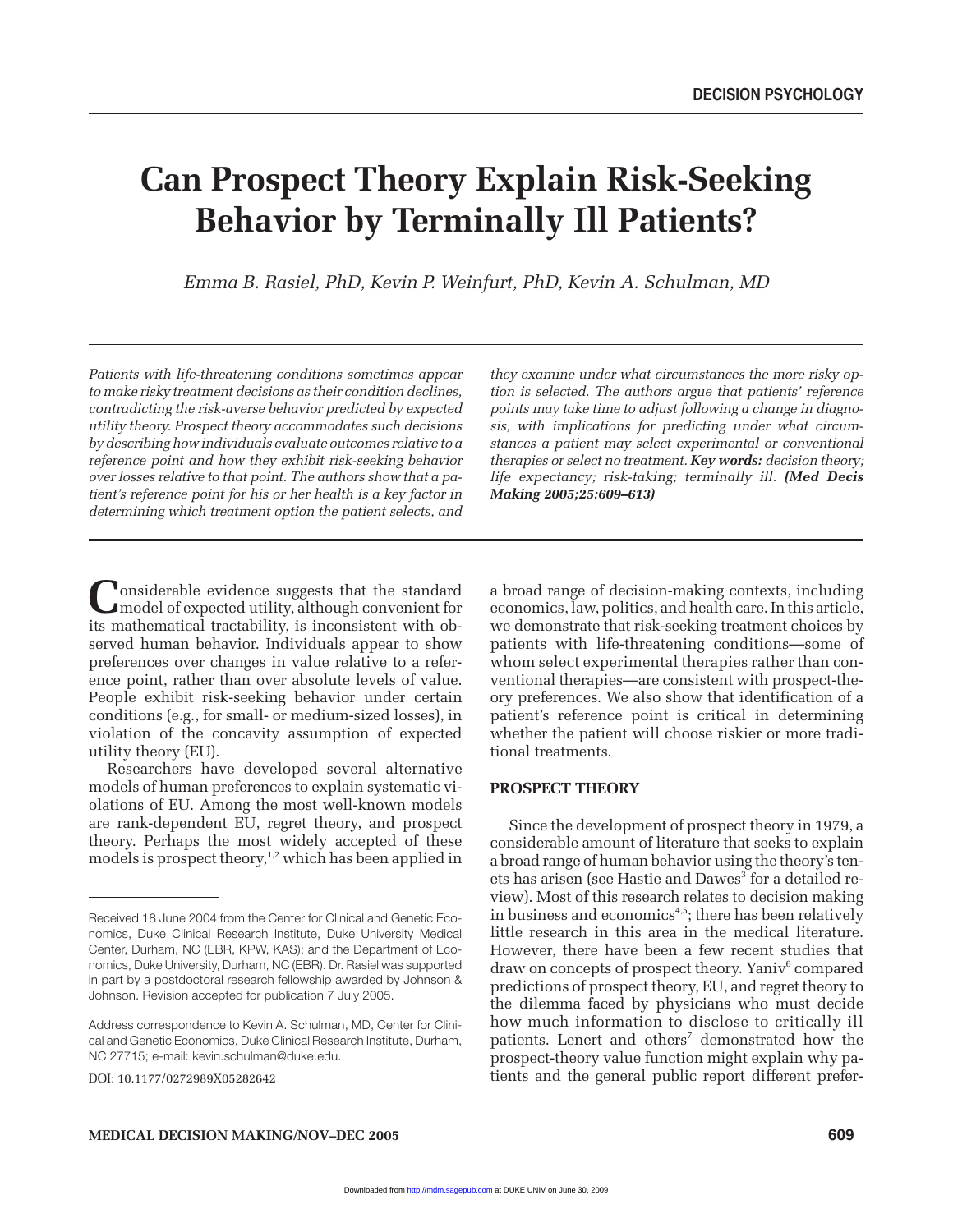ences for health conditions. There is also anecdotal evidence suggesting that patients may become riskseeking as health declines<sup>8</sup> and may even make treatment decisions that their physicians report they would not make themselves.<sup>9,10</sup> For example, some patients with cancer choose aggressive or investigational treatment rather than conventional therapy, even though the former carries greater risk of morbidity.<sup>6</sup>

In this article, we consider patients' treatment choices assuming prospect-theory preferences, in which risk-seeking behavior depends on the location of the reference point between gains and losses rather than on values for each treatment outcome.

#### **Reference Points**

Our 1st task is to identify an appropriate outcome metric for the reference point. In economics, the reference point is typically chosen over wealth or other monetary equivalents. It is less clear how to measure "value" in health care, as there may be several determining factors (e.g., length of life, quality of life). Current health status is often used as the default reference point (e.g., Lenert and others<sup>7</sup>), although the "aspiration level of survival" may also be appropriate.<sup>11</sup> In this article, we assume that prospect theory "values" are measured with respect to a single attribute—life expectancy. There is also evidence that a patient's reference point for life expectancy (or prognosis) evolves, both over time and in response to new information about the patient's health. Dolan<sup>12</sup> found that both current and past health influenced valuation as measured by EuroQol scores, although he also observed that the impact of past illness weakened significantly over time. There is also direct empirical evidence of referencelevel shifts within individual patients. For example, Christensen-Szalanski<sup>13</sup> found that pregnant women's views of anesthesia during labor changed according to whether the patient was experiencing labor pain.

Although diagnosis of a life-threatening condition may result in an immediate and significant decrease in life expectancy, the patient's reference point may respond slowly as the patient comes to terms with the change in prognosis.We hypothesize that a newly diagnosed patient experiences a period of "recalibration" of life expectancy and that the patient's reference level for remaining years of life decreases throughout this period. Depending on how long the recalibration takes, it is reasonable to suppose that the patient's lifeexpectancy reference level may lie anywhere between its prediagnosis peak and its disease-acceptance trough, at a time when the patient must make a significant treatment choice. A patient who has had multiple occurrences of cancer, on the other hand, may have already become reasonably well-calibrated to more realistic levels.<sup>10</sup>

The prospect-theory model of individuals' preferences replaces the standard concave utility function with a value function that measures changes relative to a reference point. The value function is concave over gains and convex over losses and is steeper in the domain of losses. The prospect-theory value function is parameterized as follows:

$$
v(x) = \begin{cases} (x)^{\alpha} & x \ge 0 \\ (-\lambda)(-x)^{\alpha} & x < 0, \end{cases}
$$
 (1)

where x is the outcome gain or loss relative to the reference point,  $\lambda$  is the coefficient of loss aversion (i.e., the extent to which individuals are more sensitive to losses relative to gains of equal magnitude), and  $\alpha$  is the curvature of the utility function.

#### **Implications of a Shifting Reference Point**

We provide a simple graphical example to motivate the analysis that follows. In Figure 1, we compare the value function of a patient who has been diagnosed recently with a life-threatening condition and was previously in full health, with a life expectancy of 30 years, to that of a patient with a similar medical condition but whose reference point is now calibrated to more realistic levels. As discussed above, we use life expectancy as a proxy for prognosis.

The left-hand panel of Figure 1 shows the prospecttheory value function for the recently diagnosed patient, whose prognosis reference point equals the prediagnosis life expectancy (approximately 30 years). For this patient, all other prognoses are viewed as losses; hence, the value function is convex and is steepest (i.e., has greatest marginal utility) close to the current reference point. The right-hand panel of Figure 1 shows the value function for a terminally ill patient who has had some time to adapt to his or her condition and whose life-expectancy reference point is 5 years. Note that this reference point may or may not equal actual life expectancy, depending on how recently the patient was diagnosed, the patient's health before the recent diagnosis, and other factors that influence the extent to which the patient has "adapted" to current life expectancy.

The key to understanding the implications of moving reference points lies in the measurement of relative values of life-expectancy outcomes. To demonstrate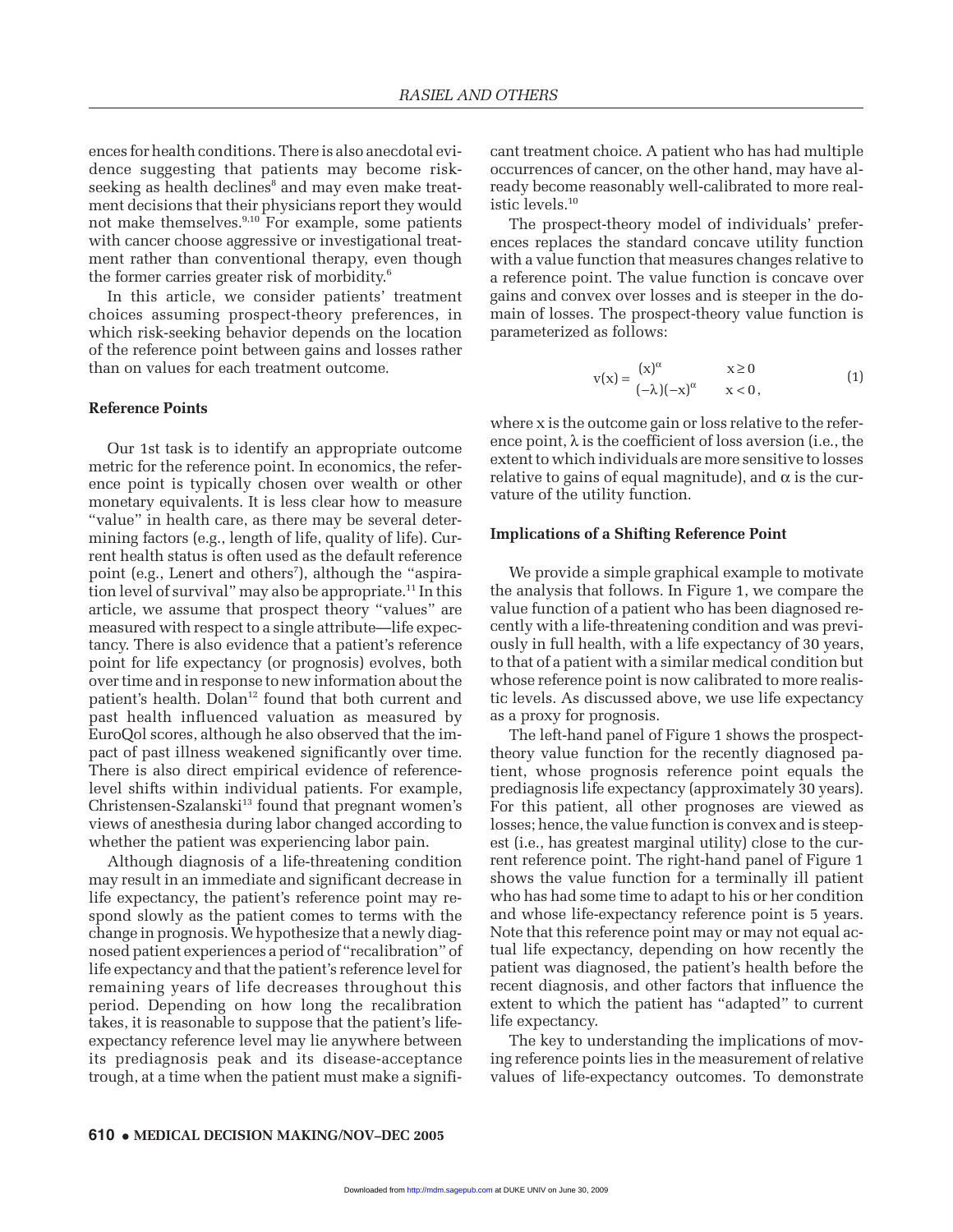

*Figure 1 Prospect-theory value functions for 2 patients with a life-threatening illness given different reference points.*

this point, we will compare value differences between a pair of relatively low life expectancies (2 and 4 years) and 2 higher values (14 and 20 years). Note that, for the recently diagnosed patient (left-hand panel in Figure 1), the difference in value between life expectancies of 2 and 4 years is very small (vertical axis in Figure 1), whereas the difference in value between 14 and 20 years is greater because those values are closer to the patient's reference point. This is an example of the diminishing sensitivity of the prospect-theory value function. With an expected life span of 30 years, this patient views both a 2-year life span and a 4-year life span as having little value but does not distinguish greatly between them. For the patient who has had some time to adapt to his or her condition, the value difference between 2 and 4 years is much greater because those life expectancies are closer to the patient's current reference point (5 years), whereas the difference between 14 and 20 years is small because those life expectancies are far from the patient's reference point.

#### **Patient Decision Making Under Prospect Theory and EU**

In this section, we calibrate patient decision making to the prospect-theory value function and compare optimal choices under different reference-point assumptions to those made by EU maximizers (who are assumed to have power-utility functions with risk-aversion coefficient λ). We consider a hypothetical patient—a 50year-old woman who has been diagnosed recently with inflammatory breast cancer and has thus experienced a significant negative change in her clinical diagnosis. Before diagnosis, the patient was expected to live to age 78. She now has a 5-year life expectancy without treatment. We assume for simplicity that the patient faces 2 treatment options—investigational (such as a phase-1 clinical trial) and conventional (standard chemotherapy).

Using life expectancy as a quantitative proxy for prognosis, we simplify the analysis further by considering only 2 mutually exclusive outcomes for the active treatment options—success, in which life expectancy is restored to some proportion of the life expectancy before the recent clinical change, and failure, in which treatment toxicity further reduces life expectancy. Conventional therapy is assumed to have a 25% probability of success and, if successful, would restore 50% of the patient's prediagnosis life expectancy (i.e., she would expect to live another 14 years). However, side effects from conventional therapy, if unsuccessful, would reduce current life expectancy to 4 years.

The patient's oncologist has also informed her that there is an investigational study relating to her type of cancer and that she would likely qualify as a candidate for the experimental therapy. The investigational therapy also offers a 25% success probability and, if successful, would restore 70% of previous life expectancy (i.e., she would be expected to live approximately 20 years). However, side effects from experimental therapy are much more severe. If treatment is unsuccessful, the patient will likely die in about 2 years. (For pur-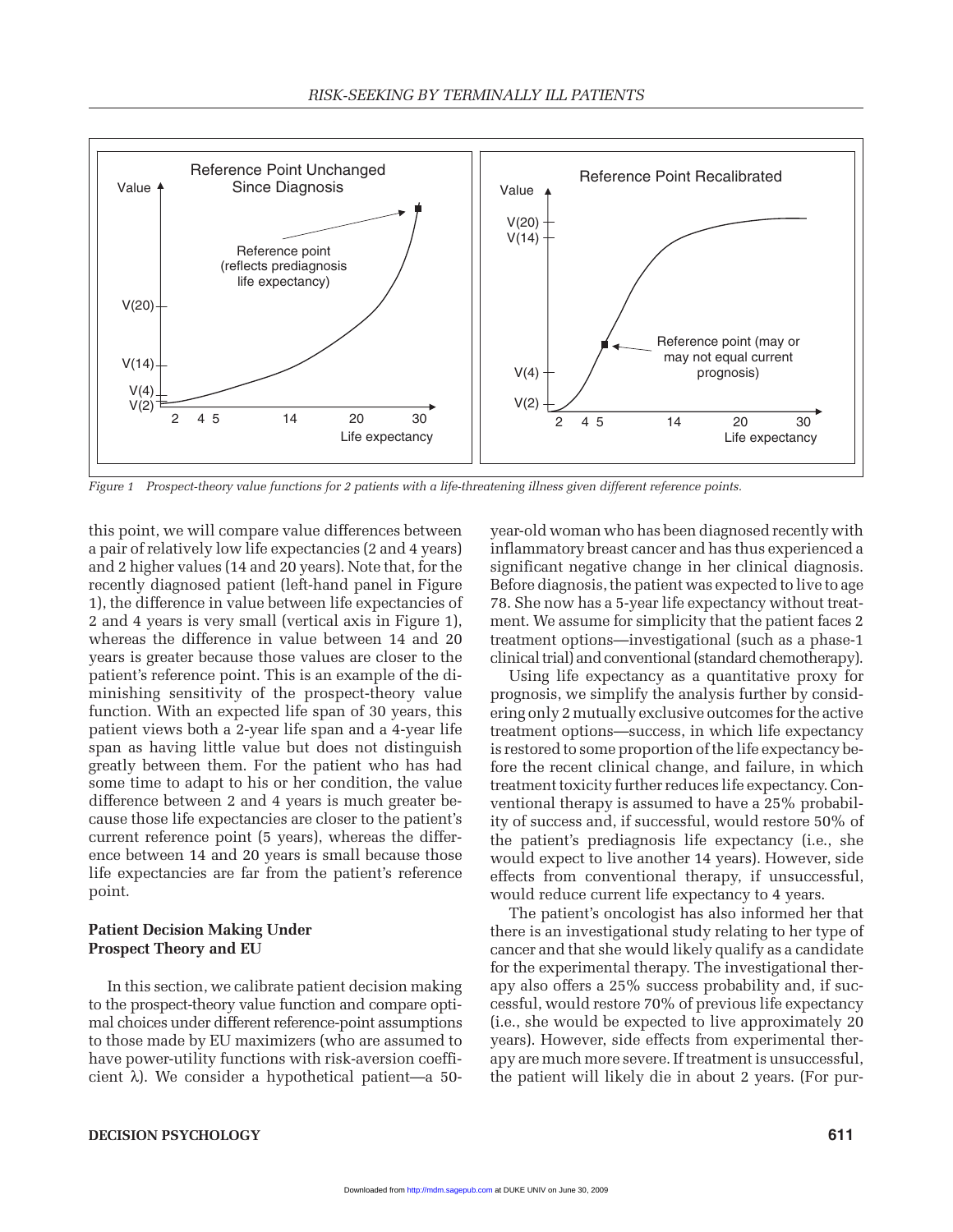poses of the analysis, we assume individuals are calibrated correctly to the "objective" probabilities given in the example.)

#### **RESULTS**

Assuming prospect-theory preferences with  $\alpha = 0.7$ and  $\lambda = 2$  (Equation 1), we calculate the patient's prospective value for each option for a range of reference points. For high reference points, when the recently diagnosed patient has not yet adapted to her new prognosis, the prospective value of the investigational therapy exceeds that of the conventional therapy. Specifically, for reference points greater than approximately 13 years, the patient chooses investigational therapy, "gambling" on the 25% probability of restoring life expectancy to somewhat near prediagnosis levels (Figure 2). As the reference point decreases, however, the prospective value of the investigational therapy declines relative to conventional therapy.

Under EU, conventional therapy is always preferable to the investigational therapy. Indeed, we need not calculate the utility values in this case; it is enough to observe that the probability-weighted expected value of the conventional therapy is 6.5 years, higher than that of the investigational therapy (6.4 years). Thus, even if the patient is risk neutral, she will select the conventional therapy under EU. Given any level of risk aversion, of course, this lower-risk choice is reinforced by the concavity of the patient's utility function.

#### **DISCUSSION**

Prospect theory has been used to explain violations of normative EU in a broad range of circumstances. We applied one of the key predictions of prospect theory that people are risk seeking in the domain of losses—to explain why some terminally ill patients make risky treatment decisions. The model is flexible enough to permit different decisions by patients with similar treatment outcome possibilities, based on their subjective selection of a "reference point" between gains and losses. We propose that the reference point differs among patients depending on prediagnosis and postdiagnosis life expectancies and that it also varies for a given patient over time, assuming that patients do not adapt immediately to a new prognosis. (Of course, there may be many other factors affecting patients' responses to significant medical change and hence their reference points, such as family and career concerns, income and wealth, and so on.)

Our analysis has implications for predicting under what circumstances a patient may select experimental



*Figure 2 Prospect theory utility ("prospective value") for different treatment options given different reference points.*

or conventional therapies or select no treatment. The findings may be useful for physicians, who have the difficult task of deciding how much information to provide and which treatment option(s) to suggest after diagnosis. For example, Langer notes that, in the case of breast cancer, "many women are unprepared or unable to optimize adjuvant treatment decisions while experiencing the shock and dismay that often follow the confirmation of [the] diagnosis."<sup>14(p125)</sup> An understanding of how a patient's treatment choices may change over time, as a function of the magnitude of the change in life expectancy, may be of great help to physicians.

There are also implications for recruitment into early-phase clinical trials. Experimental therapies are considered highly risky, with low success probabilities, and recruiting patients can be a slow and difficult process. A better understanding of the circumstances in which patients might make risk-seeking choices would be of considerable value to clinical researchers.

Our hypothetical calibration of the prospect-theory value function also makes a number of assumptions and leaves many questions unanswered. For example, we assume that the patient's reference level is bounded above by prediagnosis life expectancy and below by the postdiagnosis level assuming no treatment, but we have offered no analytic framework for how the level changes over time. We also leave open the question of how to elicit a consistent measure of a patient's view of his or her prognosis and ignore the important issue of adjusting for patient bias in judgment of treatment success probabilities. We leave analysis of these issues to future research.

#### **ACKNOWLEDGMENT**

The authors thank Damon Seils for editorial assistance and article preparation and John W. Payne, PhD, for providing comments on an early draft of the article.